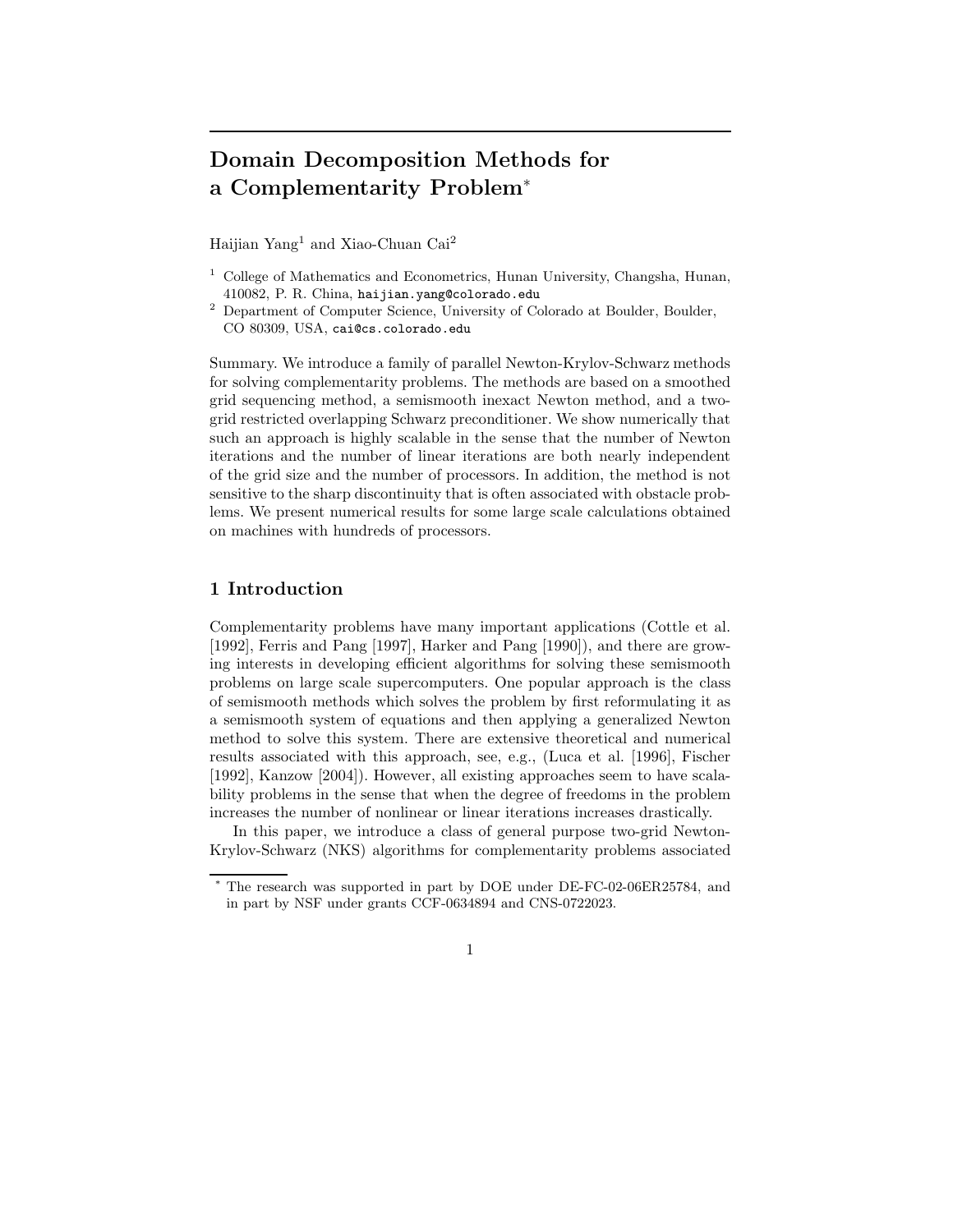### 2 Haijian Yang and Xiao-Chuan Cai

with partial differential equations. The methods are based on an inexact semismooth Newton method, a smoothed grid sequencing method and a two-level cascade restricted overlapping Schwarz preconditioning technique. It turns out, with an appropriate grid sequencing, the convergence rate of the semismooth Newton method can be made nearly independent of the number of unknowns of the system using either the Fischer-Burmeister function or the minimum function. Using the two-level restricted Schwarz preconditioner with sufficient overlap, the number of linear iterations also becomes nearly independent of the number of unknowns of the system. More importantly, both the linear and nonlinear iterations are nearly independent of the number of processors in our experiments on machines with hundreds of processors.

# 2 Semismooth function approaches for complementarity problems

Let  $\Omega \in \mathbb{R}^2$  be a bounded open domain on which a linear or nonlinear differential operator  $L(u)$  is defined. Many problems can be described as finding a function  $u(x)$  defined in certain space such that

$$
\begin{cases}\nL\mathbf{u}(x) \ge 0, & x \in \Omega \\
\mathbf{u}(x) \ge \Phi, & x \in \Omega \\
(\mathbf{u}(x) - \Phi)L\mathbf{u}(x) = 0, & x \in \Omega\n\end{cases}
$$
\n(1)

with some boundary conditions assumed for  $u(x)$ ,  $x \in \partial\Omega$ . Here  $\Phi$  is given and often called an obstacle. Consider the following complementarity problem:

find 
$$
u_h \in R^n
$$
,  
such that  $u_h \ge \phi$ ,  $F(u_h) \ge 0$ ,  $(u_h - \phi)^T F(u_h) = 0$ , (2)

where  $F(u_h) = (F_1(u_h), \dots, F_n(u_h))^T : R^n \to R^n$  denotes a continuously differentiable function from the discretized version of  $L(u)$ , and  $\phi \in \mathbb{R}^n$  denotes the obstacle from the discretization of  $\Phi$ .

### 2.1 Semismooth Newton methods

Let  $a_i = (u_h - \phi)_i$  and  $b_i = F_i(u_h)$ , the reformulations of the complementarity problem based on the Fischer-Burmeister function Fischer [1992] and the minimum function Kanzow [2004] are as follows:

$$
\mathcal{F}_{FB}(a, b) := a + b - \sqrt{a^2 + b^2} = 0,
$$
\n(3)

$$
\mathcal{F}_{MIN}(a,b) := \min\{a,b\} = 0. \tag{4}
$$

In fact, the Fischer-Burmeister function is differentiable everywhere except at the point  $(a, b) = (0, 0)$ , while the minimum function is piecewise smooth with its non-differentiable points forming the line  $\{(a, b)^T \in R^2 : a = b\}.$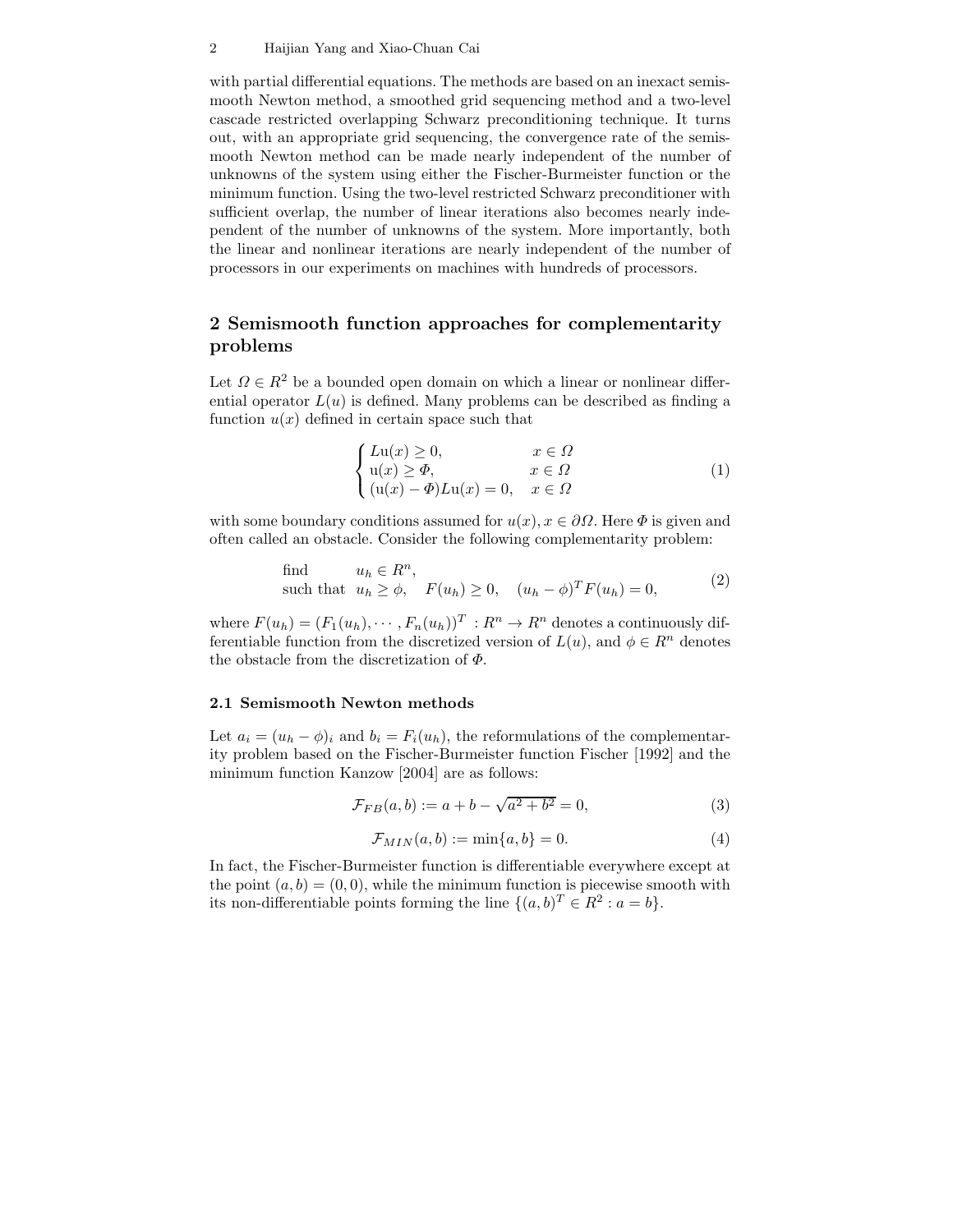If we apply a Newton-type method to (3) and (4), respectively, then it leads to the class of inexact semismooth Newton methods, in which we need to solve a right-preconditioned Jacobian system

$$
\|\mathcal{F}(u_h^k) + J_k M_k^{-1}(M_k s_k)\| \leq \max\{\eta_r \|\mathcal{F}(u_h^k)\|, \eta_a\},\
$$

where  $J_k$  is a generalized Jacobian of  $\mathcal{F}(u_h^k)$  to be introduced below,  $\eta_r \in [0, 1)$ is a relative tolerance,  $\eta_a \in [0,1)$  is an absolute tolerance, and  $M_k^{-1}$  is an overlapping Schwarz preconditioner (Smith et al. [1996], Toselli and Widlund [2005]).

For both the Fischer-Burmeister function and the minimum function, the generalized Jacobian matrix  $J_k$  is of the form

$$
J_k = D_a^k + D_b^k F'(u_h^k)
$$
\n<sup>(5)</sup>

with diagonal matrices (depending on the iteration index  $k$ )

$$
D_a^k = \text{diag}(d_{a_1}, \dots, d_{a_n}), \quad D_b^k = \text{diag}(d_{b_1}, \dots, d_{b_n}).
$$
 (6)

The values of  $D_a^k$  and  $D_b^k$  in (6) corresponding to the Fischer-Burmeister function take the form

$$
d_{a_i} := \begin{cases} 1 - a_i/\sqrt{a_i^2 + b_i^2}, & \text{if } a_i^2 + b_i^2 \neq 0, \\ 1, & \text{if } a_i^2 + b_i^2 = 0, \end{cases}
$$

and

$$
d_{b_i} := \begin{cases} 1 - \frac{b_i}{\sqrt{a_i^2 + b_i^2}}, & \text{if } a_i^2 + b_i^2 \neq 0, \\ 1, & \text{if } a_i^2 + b_i^2 = 0. \end{cases}
$$

Similarly, when using the minimum function, the values of  $D_a^k$  and  $D_b^k$  in (6) assume the form

$$
d_{a_i} := \begin{cases} 1, & a_i < b_i, \\ 0, & a_i \ge b_i, \end{cases}
$$

and

$$
d_{b_i} := \begin{cases} 0, & a_i < b_i, \\ 1, & a_i \ge b_i. \end{cases}
$$

When using a Newton type method to solve complementarity problems, one of the major problems is the deterioration of the convergence rate when the mesh is refined. We here propose a smoothed grid sequencing technique: First, compute the solution  $u_H^*$  of the nonlinear system  $\mathcal{F}_H(u_H) = 0$  on a coarse grid. Second, interpolate the coarse solution to obtain  $\tilde{u}_h^0 = I_H^h u_H^*$ , which is then smoothed by replacing its value at each grid point with the following weighed average of its neighboring values: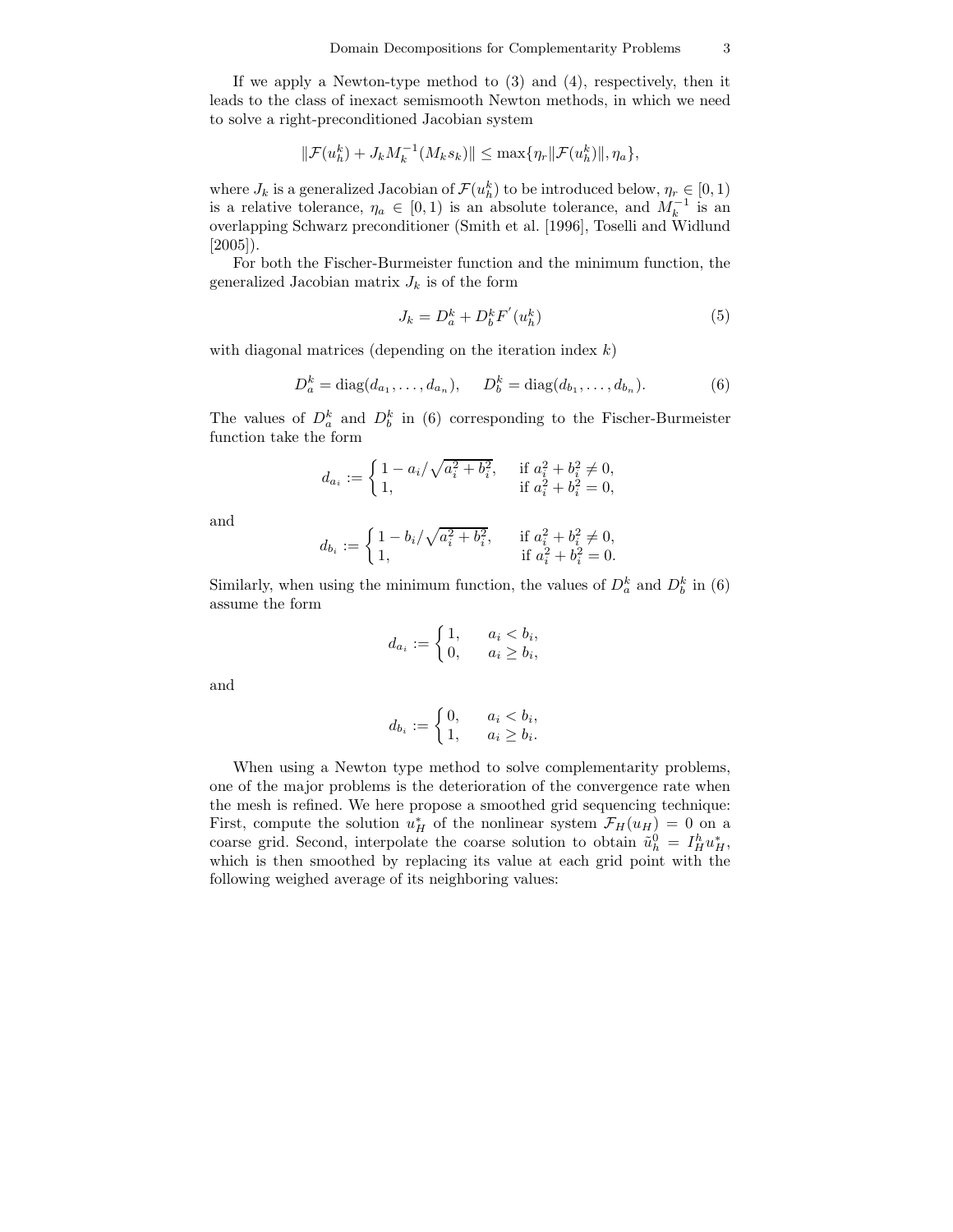

The smoothed vector is then used as the initial guess for the fine grid Newton iteration. In Fig. 1, we show the surface plots of the nonlinear system  $\mathcal{F}_h(I_H^h u_H^*)$  on a fine grid without smoothing (left figure), and  $\mathcal{F}_h(u_H^0)$  with one sweep of smoothing (right figure) for an obstacle problem. More details of this problem will be discussed in the numerical experiments section.



Fig. 1. The effect of smoothing of the interpolated coarse grid solution on the fine grid.

### 2.2 Schwarz preconditioner

Let J be the Jacobian matrix on the fine grid and  $R_i^{\delta}$  and  $R_i^0$ , the restriction operator from  $\Omega$  to its overlapping and non-overlapping subdomains, respectively. Then the one-level restricted additive Schwarz (RAS) preconditioner Cai and Sarkis [1999] is

$$
M_{RAS}^{-1} = \sum_{i=1}^{N_s} (R_i^0)^T J_i^{-1} R_i^{\delta}.
$$
 (7)

with  $J_i = R_i^{\delta} J (R_i^{\delta})^T$  and  $N_s$  is the number of subdomains, which is the same as the number of processors.

Let  $J_c$  be the Jacobian matrix on the coarse grid and  $I_h^H$  a restriction operator from the fine grid to the coarse grid. Then the two-level restricted Schwarz preconditioner is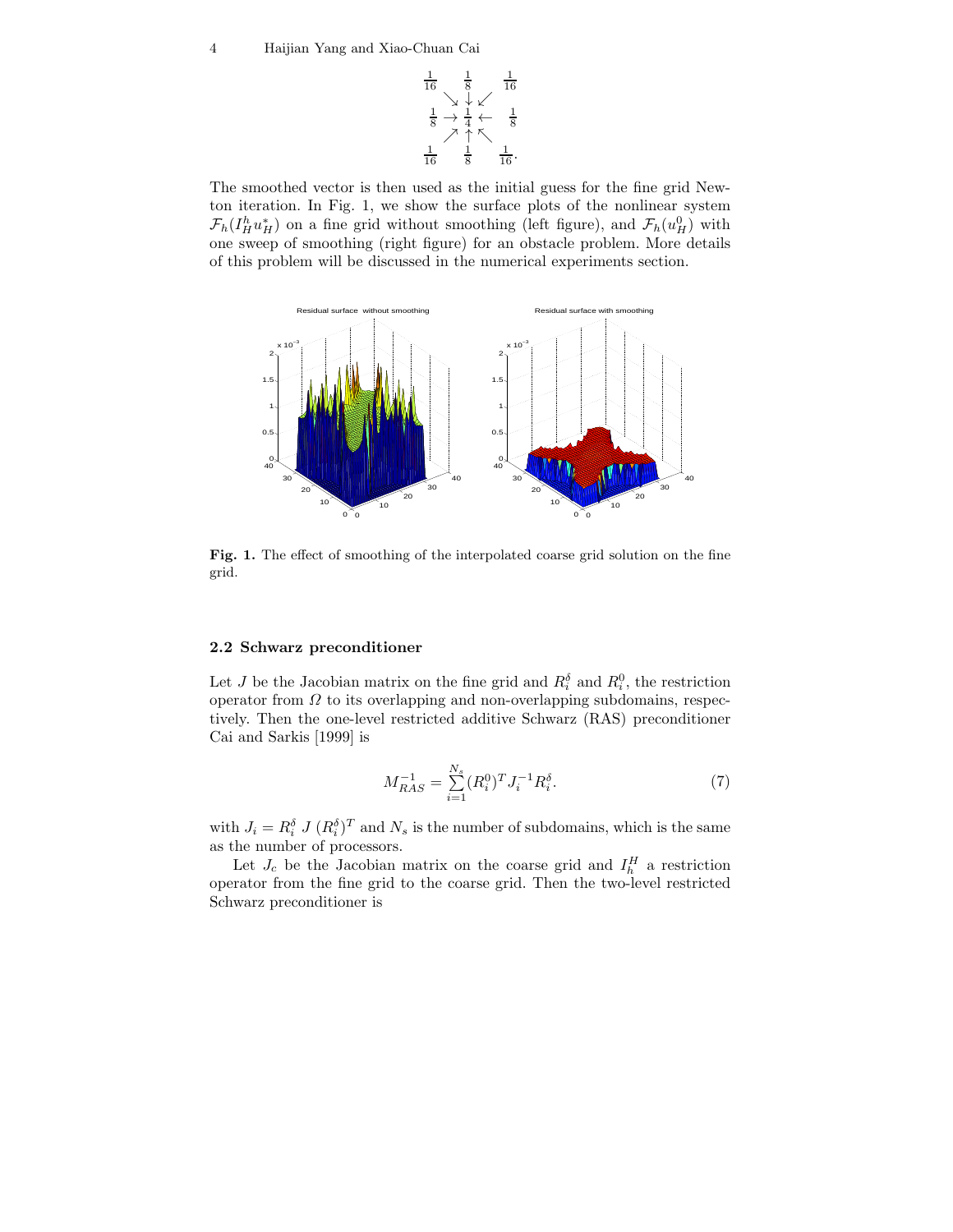$$
M^{-1} = M_c^{-1} + M_{RAS}^{-1} - M_{RAS}^{-1} J M_c^{-1} \label{eq:mass}
$$

with  $M_c^{-1} = (I_h^H)^T J_c^{-1} I_h^H$ . We refer to Smith et al. [1996], Toselli and Widlund [2005] for further analysis and examples of Schwarz preconditioning techniques.

### 3 Numerical experiments

We report some results of our numerical experiments. Our solver is implemented using PETSc (Balay et al. [2009]). We consider an obstacle problem: find  $u(x)$  such that

$$
\begin{cases}\n-\Delta u(x) + C \ge 0, & x \in \Omega, \\
u(x) \ge -d(x, \partial \Omega), & x \in \Omega, \\
(u(x) + d(x, \partial \Omega))(-\Delta u(x) + C) = 0, & x \in \Omega, \\
u(x) = 0, & x \in \partial \Omega,\n\end{cases}
$$
\n(8)

where the  $d(x, \partial \Omega)$ -operator measures the distance from a point x to the domain boundary  $\partial\Omega$ , and the parameter  $C = 5$ .

For the discretization we use the standard second-order five-point finite difference method on a uniform grid. The initial guess  $u_h^0$  for the global Newton iteration is the obstacle from the discretization of  $-d(x, \partial\Omega)$  in (8). We stop the fine grid Newton iteration if

$$
\|\mathcal{F}(u_h^k)\| \le \max\{10^{-6}\|\mathcal{F}(u_h^0)\|, 10^{-10}\}.
$$

The fine grid Jacobian system is solved with GMRES(30), and the iteration is stopped if the tolerance

$$
\|\mathcal{F}(u_h^k)+J_ks_k\|\leq \max\{10^{-4}\|\mathcal{F}(u_h^k)\|,10^{-10}\}
$$

is satisfied. The subdomain problems are solved with LU factorization. Throughout this section, " $np$ " stands for the number of processors which is the same as the number of subdomains, "INB' the number of inexact Newton iterations, "RAS" the number of RAS preconditioned GMRES iterations, and "Time" the total compute time in seconds.

### 3.1 One-level results

We first study the one-level method with overlap  $\delta = 3$ . As shown in Table 1, on a fixed grid, the number of Newton iterations is independent of the number of processors, but the number of GMRES iterations increases as the number of processors increases for both the Fischer-Burmeister function and the minimum function. The major problem with the one-level method shows up, if we look at the scalability for a fixed number of processors. For each row in the table, every time we refine the grid by a factor of 2, the number of Newton iterations doubles. This problem prohibits the use of the method for high resolution applications.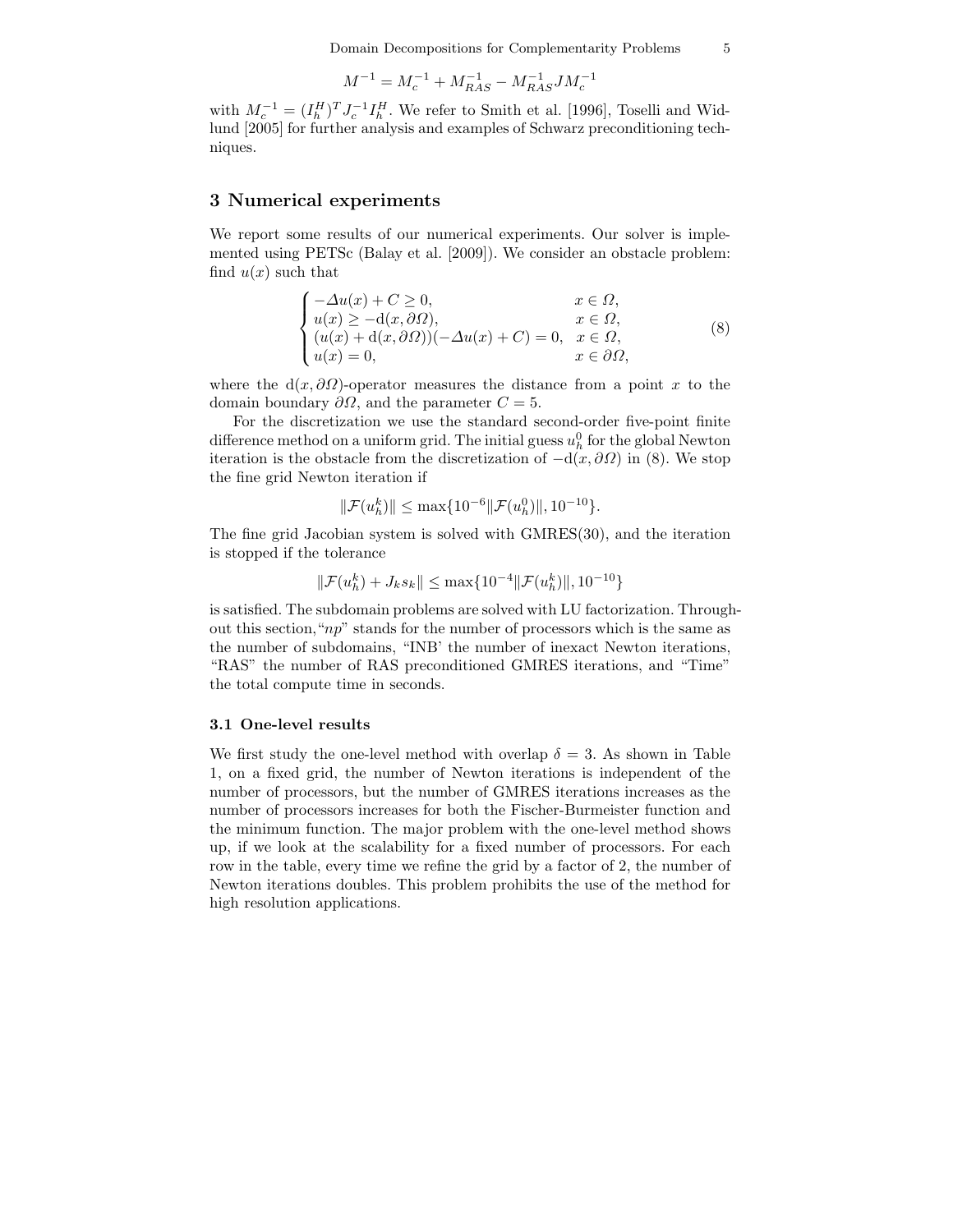#### 6 Haijian Yang and Xiao-Chuan Cai

| Mesh                            | $256 \times 256$ |      |     | $512 \times 512$ |               |      |     | $1024 \times 1024$ |                              | $2048 \times 2048$ |  |                                                     |  |
|---------------------------------|------------------|------|-----|------------------|---------------|------|-----|--------------------|------------------------------|--------------------|--|-----------------------------------------------------|--|
| np                              |                  |      |     |                  |               |      |     |                    |                              |                    |  | INB RAS Time INB RAS Time INB RAS Time INB RAS Time |  |
| The Fischer-Burmeister function |                  |      |     |                  |               |      |     |                    |                              |                    |  |                                                     |  |
| 64                              | 82               | 11.4 | 3.3 |                  | 162 14.7 32.5 |      |     |                    |                              |                    |  | 1320 19.1 384.1 639 24.4 4781.1                     |  |
| 128                             | 82               | 13.6 | 2.1 |                  |               |      |     |                    | 162 17.5 17.4 320 22.2 180.4 | 639                |  | 30.8 2236.3                                         |  |
| 256                             | 82               | 14.4 | 1.5 | 162              | 18.9          | 10.2 |     | 320 24.3           | 95.9                         | 639                |  | 34.1 1110.0                                         |  |
| 512                             | 82               | 17.2 | 1.1 |                  | 162 22.6      | 7.5  |     |                    |                              |                    |  | 320 32.3 62.3 639 38.5 568.9                        |  |
| The minimum function            |                  |      |     |                  |               |      |     |                    |                              |                    |  |                                                     |  |
| 64                              | 80               | 117  | 2.9 | 159              | 15.3          | 29.5 |     |                    |                              |                    |  | 319 19.9 361.9 637 26.4 4673.0                      |  |
| 128                             | 80               | 14.0 | 1.9 | 159              | 18.3          | 16.1 |     |                    | 319 23.7 173.5 637           |                    |  | 33.7 2201.8                                         |  |
| 256                             | 80               | 14.9 | 1.4 | 159              | 19.7          | 9.7  | 319 | 26.1               | 94.4                         | 637                |  | 36.5 1104.8                                         |  |
| 512                             | 80               |      | 1.3 | 159              | 23.8          | 7.3  | 319 | 34.5               | 62.0                         | 637                |  | 567.5                                               |  |

**Table 1.** Results for the one-level method with overlap  $\delta = 3$ .

#### 3.2 Two-level results

In this subsection, we present the numerical results using the two-level approach in which a coarse grid is used in the nonlinear solver for generating a better initial guess and also in the linear solver for generating part of the Schwarz preconditioner. In the test, the initial guess for the global Newton iteration on the coarse grid is the obstacle  $\phi$  in (2), and the tolerance conditions on the fine grid are the same as in the one-level method. We stop the coarse grid Newton iteration if

$$
\|\mathcal{F}_H(u_H^k)\| \le \max\{10^{-4}\|\mathcal{F}_H(u_H^0)\|, 10^{-10}\}.
$$

In the test, the Jacobian system on the coarse grid is solved with a one-level RAS preconditioned GMRES(30) with the following stopping condition

 $\label{eq:3} \|\mathcal F_H(u_H^k) + J_H^k M_{H,RAS}^{-1}(M_{H,RASSk}) \| \leq \max\{ 10^{-4} \|\mathcal F_H(u_H^k)\|, 10^{-10}\},$ 

where  $M_{H,RAS}^{-1}$  is defined similar to (7) on the coarse grid. The subdomain problems are solved with LU factorization.

Using  $\delta = 6$  and  $\delta_c = 3$ , we solve the test problem on several different fine grids with the two-level method and the results are summarized in Table 2, for both the Fischer-Burmeister function and the minimum function. The main concern is the size of the coarse grid H, which is taken as  $h/2$ ,  $h/4$  and  $h/8$ , where  $h$  is the size of the fine grid. In terms of the total number of Newton iterations,  $H = h/2$  is certainly the best, but  $H = h/8$  offers the best results in terms of the total compute time. Note that some cases, marked as "∗", for the fine grid  $256 \times 256$  are not available because the corresponding coarse grids are too coarse and the coarse Newton may not converge. The compute time includes the coarse grid calculation of the initial guess, the smoothing of the coarse solution, and the solving of the fine grid problem. Note that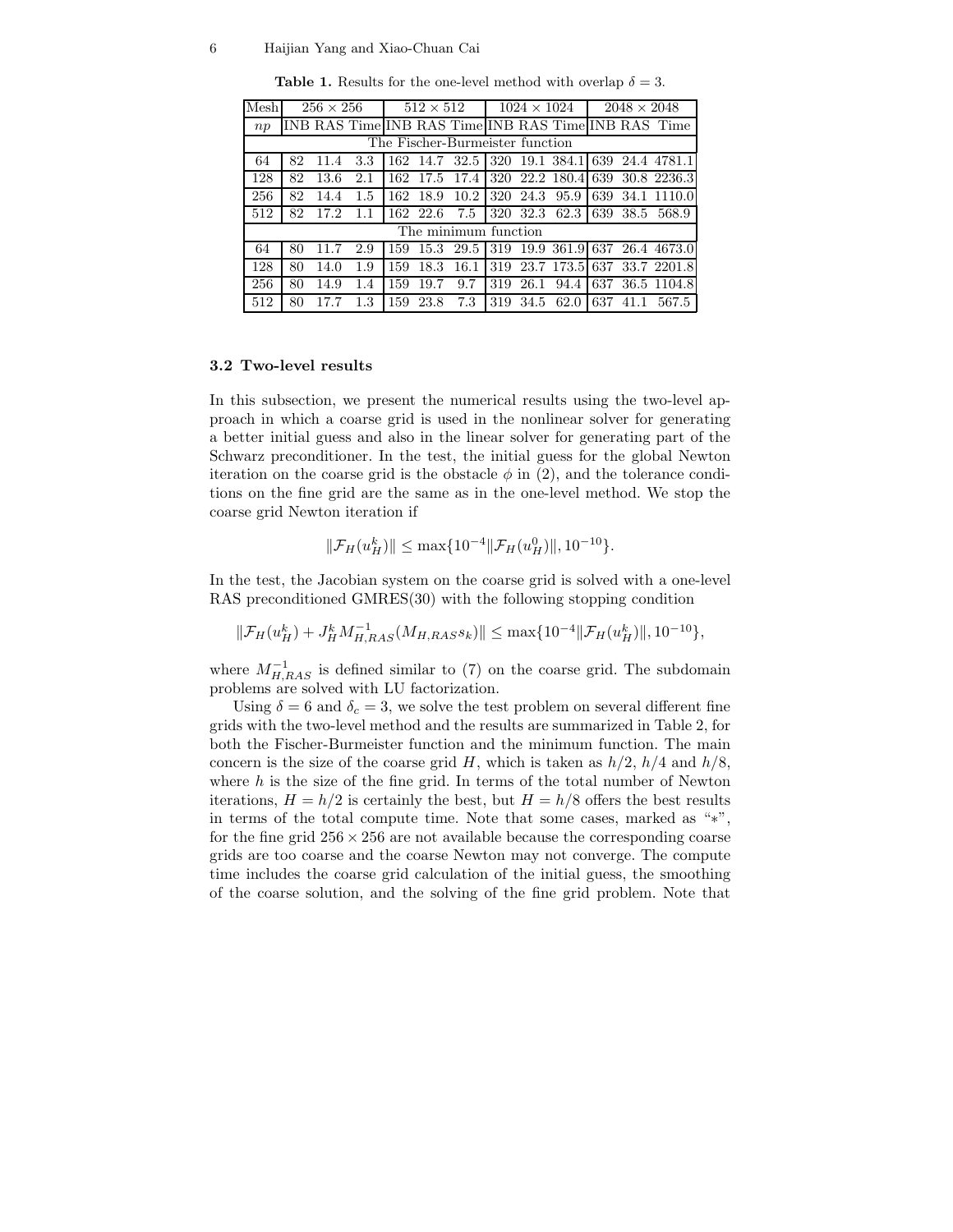| Mesh                            | $256 \times 256$ |                                                     |                  | $512 \times 512$ |                   |                  | $1024 \times 1024$      |                   |                   | $\overline{2048\times2048}$ |      |                   |
|---------------------------------|------------------|-----------------------------------------------------|------------------|------------------|-------------------|------------------|-------------------------|-------------------|-------------------|-----------------------------|------|-------------------|
| np                              |                  | INB RAS Time INB RAS Time INB RAS Time INB RAS Time |                  |                  |                   |                  |                         |                   |                   |                             |      |                   |
| The Fischer-Burmeister function |                  |                                                     |                  |                  |                   |                  |                         |                   |                   |                             |      |                   |
| $H = h/2$                       |                  |                                                     |                  |                  |                   |                  |                         |                   |                   |                             |      |                   |
| 64                              | 6                | 10.8                                                | $2.4\,$          | 5                | 15.8              | 11.5             | $\overline{4}$          | 21.8              | 76.0              | $\overline{4}$              |      | 26.3 848.5        |
| 128                             | 6                | 13.0                                                | 2.2              | $\overline{5}$   | 18.8              | 8.5              | $\overline{4}$          | 26.3              | 49.0              | $\overline{4}$              |      | 35.8 536.1        |
| 256                             | 6                | 13.8                                                | 1.8              | $\overline{5}$   | 20.8              | 6.0              | $\overline{4}$          | 30.0              | 33.6              | $\overline{4}$              |      | $37.8$ 291.9      |
| 512                             | 6                | 19.3                                                | $2.8\,$          | 5                | 24.4              | 5.9              | $\overline{4}$          | 34.6              | 32.9              | $\overline{4}$              |      | 43.0 206.5        |
| $H = h/4$                       |                  |                                                     |                  |                  |                   |                  |                         |                   |                   |                             |      |                   |
| 64                              |                  | $\ast$                                              |                  | 7                | 15.3              | 6.2              | 7                       | 19.0              | 33.9              | $\overline{6}$              |      | 25.8 201.7        |
| 128                             | $\ast$           |                                                     |                  | $\overline{7}$   | 18.4              | 4.8              | $\overline{7}$          | $\overline{22.6}$ | 21.9              | $\overline{6}$              |      | 32.7 120.8        |
| 256                             | $\ast$           |                                                     |                  | $\overline{7}$   | 20.3              | 3.6              | $\overline{\mathbf{7}}$ | 25.4              | 25.4              | $\overline{6}$              | 38.7 | 71.6              |
| 512                             |                  | $\ast$                                              |                  | $\overline{7}$   | 23.9              | 4.3              | $\overline{7}$          | 33.9              | 12.1              | 6                           | 43.7 | 56.6              |
| $H = h/8$                       |                  |                                                     |                  |                  |                   |                  |                         |                   |                   |                             |      |                   |
| 64                              |                  | $\ast$                                              |                  | 9                | 15.7              | 5.9              | 9                       | 19.7              | 31.0              | 8                           |      | 26.4 169.9        |
| 128                             |                  | $\ast$                                              |                  | 9                | 19.1              | 4.6              | 9                       | 23.7              | 18.8              | 8                           | 33.9 | 99.2              |
| 256                             |                  | $\ast$                                              |                  | 9                | 21.0              | 3.5              | 9                       | 26.6              | 10.7              | $\boldsymbol{9}$            | 36.6 | 54.3              |
| 512                             |                  | $\ast$                                              |                  |                  | $\ast$            |                  | 9                       | 34.3              | $10.\overline{8}$ | 8                           | 45.3 | 34.4              |
| The minimum function            |                  |                                                     |                  |                  |                   |                  |                         |                   |                   |                             |      |                   |
|                                 |                  |                                                     |                  |                  |                   | $H = h/2$        |                         |                   |                   |                             |      |                   |
| 64                              | $\overline{2}$   | 14.0                                                | 1.3              | $\overline{3}$   | 14.3              | 8.3              | $\overline{3}$          | 17.7              | 60.4              | $\overline{2}$              |      | 31.5 777.7        |
| 128                             | $\overline{2}$   | 16.5                                                | $\overline{1.2}$ | $\overline{3}$   | 16.7              | 6.0              | $\overline{3}$          | 21.7              | 40.6              | $\overline{2}$              |      | $39.0$ 446.3      |
| 256                             | $\overline{2}$   | 17.5                                                | 1.0              | 3                | 18.3              | $\overline{4.3}$ | 3                       | 26.3              | $\overline{26.3}$ | $\overline{2}$              |      | 49.5 260.6        |
| 512                             | $\overline{2}$   | 25.0                                                | 1.5              | 3                | 20.0              | 3.9              | 3                       | 29.7              | 22.2              | $\overline{2}$              |      | 57.0 178.5        |
|                                 |                  |                                                     |                  |                  |                   | $H = h/4$        |                         |                   |                   |                             |      |                   |
| 64                              |                  | $\ast$                                              |                  | $\overline{4}$   | 15.5              | 3.9              | $\overline{4}$          | 18.8              | 21.1              | 5                           | 19.6 | 160.3             |
| 128                             |                  | $\ast$                                              |                  | $\overline{4}$   | 18.8              | 2.9              | $\overline{4}$          | 24.8              | 14.6              | $\overline{5}$              | 23.2 | 93.1              |
| 256                             |                  | $\ast$                                              |                  | $\overline{4}$   | $\overline{20.3}$ | 2.3              | $\overline{4}$          | 28.0              | 9.2               | $\overline{5}$              | 24.4 | 50.8              |
| 512                             |                  | $\ast$                                              |                  | $\overline{4}$   | 24.5              | 2.8              | $\overline{4}$          | 33.0              | 7.7               | 5                           | 30.6 | $\overline{39.7}$ |
| $H = h/8$                       |                  |                                                     |                  |                  |                   |                  |                         |                   |                   |                             |      |                   |
| 64                              |                  | $\ast$                                              |                  | $\overline{7}$   | 15.6              | $\overline{4.6}$ | 6                       | 21.3              | 21.7              | $\,6$                       | 25.7 | 126.9             |
| 128                             |                  | $\ast$                                              |                  | 7                | 18.6              | 3.5              | $\overline{6}$          | 24.8              | 13.1              | $\overline{6}$              | 33.3 | 74.2              |
| 256                             |                  | $\ast$                                              |                  | $\overline{7}$   | 20.7              | $\overline{2.7}$ | 6                       | 26.7              | $7.\overline{3}$  | $\boldsymbol{6}$            | 37.0 | 37.0              |
| 512                             |                  | $\ast$                                              |                  |                  | $\ast$            |                  | 6                       | 34.8              | 7.4               | $\overline{6}$              | 42.5 | 25.4              |

Table 2. Results with different fine and coarse grids. The overlapping sizes of the coarse grid and the fine grid are  $\delta_c = 3$  and  $\delta = 6$ , respectively. The preconditioner is the two-level RAS.  $h$  and  $H$  are the fine and coarse grid sizes, respectively.

the minimum function approach is always faster than the Fischer-Burmeister function approach in terms of all measures.

We should mention that the use of smoothed grid sequencing plays an important role in the two-level methods. In Fig. 1, the surface plots of the residual function before and after the smoothing are shown and they are quite different. The cost of the smoothing step is very small and fewer number of Newton iterations is needed as a result of the smoothing.